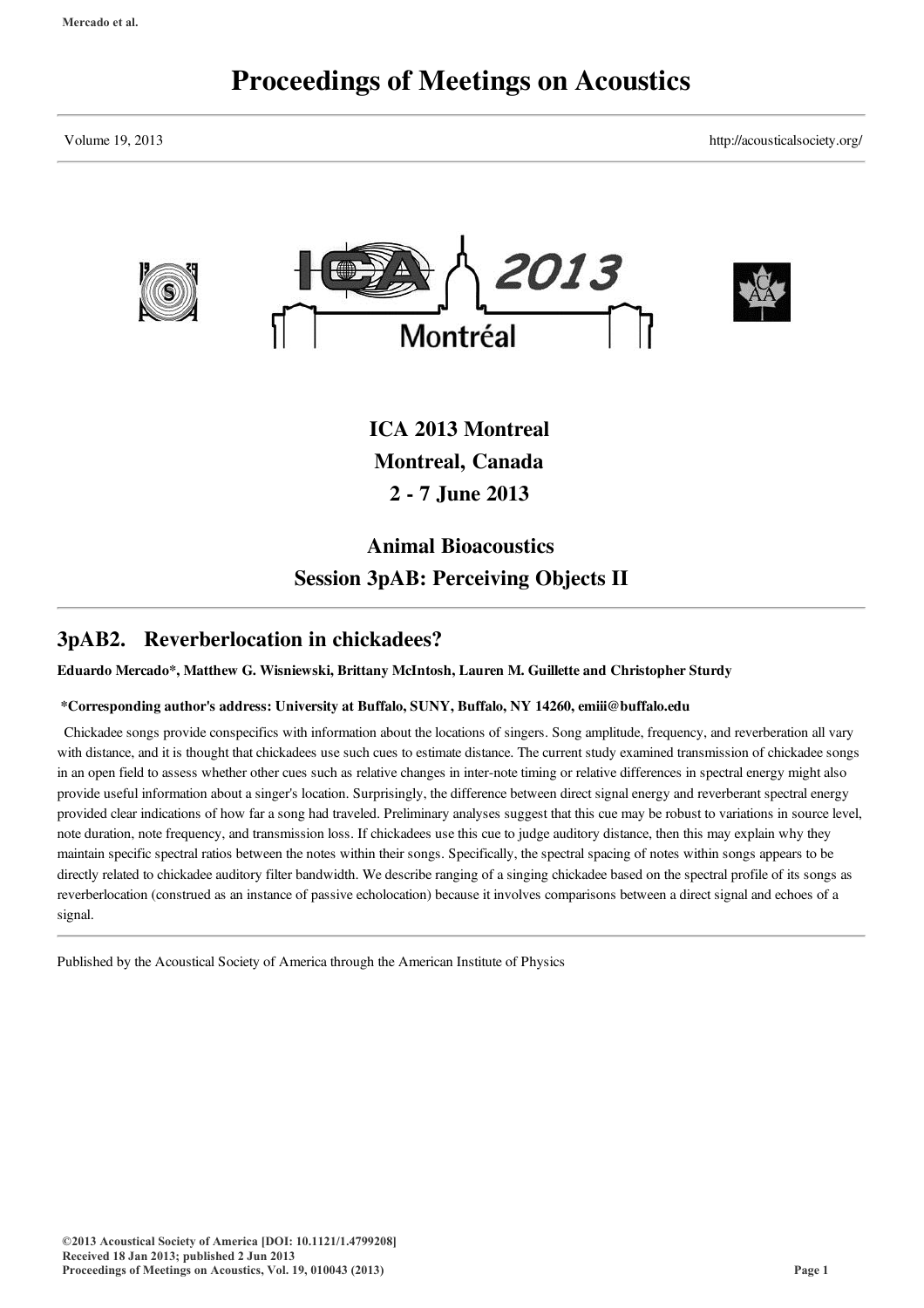# **INTRODUCTION**

Male black-capped chickadees (*Poecile atricapillus*) produce a two-note song (referred to as the '*fee-bee*' song) when defending their territories and when attempting to attract mates (Ficken, 1981; Smith, 1991). Both functions require that listening birds be able to judge the position of the singer. Often, visual information is insufficient to reveal a singer's location, especially in the forested habitats where singers are most likely to be found. Consequently, acoustic cues within a received song may provide the only means whereby a listening bird can localize a singer. In the case of territory defense, in particular, it is critical that listeners be able to judge their distance from a singer, because otherwise they would only be able to tell that they are encroaching upon another bird's territory, or being encroached upon themselves, through visual detection of a singer. Thus, for chickadee songs to be an effective deterrent to intruding males, it is important that they enable listeners to identify the spatial boundaries that a singer is likely to actively defend.

Birds are known to use several different cues to estimate their distance from singers (reviewed by Naguib & Wiley, 2001). It is not yet known which cues are most salient to chickadees. Evidence from playback studies (Shackleton *et al*., 1992) as well as laboratory studies (Phillmore *et al.,* 1998) shows that chickadees do distinguish variations in sounds that could provide information about a singer's distance. However, Fotheringham and Ratcliffe (1995) found that male chickadees did not respond differentially to playbacks of songs that had or had not been degraded to simulate transmission over different distances. They concluded from this result, and from consideration of the heterogeneity of habitats within which chickadees sing, that the *fee-bee* song might be difficult for listening birds to localize, and that the acoustic cues that birds normally use to localize singers might be insufficient for localizing a chickadee's *fee-bee* song.

The acoustic features of the *fee-bee* song (Figure 1a) are consistent with use as a long-range communication signal. The frequencies used by individual singers vary within a relatively narrow band between 3.0-4.5 kHz and the duration of a song is generally about 1 s (Fotheringham & Ratcliffe, 1995; Hoeschele *et al*., 2010). *Fee-bee* songs are audible to humans at distances of at least 80 m (Christie *et al*., 2004). Because of the simple tonal structure of the notes within the song, there is relatively little degradation of signal features after transmission over this distance (Figure 1b). Although the frequencies within individual notes can vary within and across birds, a notable feature of the *fee-bee* song is that the ratio of frequencies of the two notes is relatively invariant (Horn *et al.,* 1992; Weisman *et al.,* 1990). In previous sound transmission experiments examining how the *fee-bee* song varied with distance (Fotheringham & Ratcliffe, 1995; Christie *et al*., 2004), it was noted that: (1) temporal spreading associated with reverberation effectively increased the duration of each note and decreased the internote interval; (2) distortion associated with reverberation increased the variability of amplitude modulation in both notes and decreased the similarity of the received song to the song at the source; (3) frequency-dependent attenuation did not differentially impact the two notes within the song or the beginning or end of the *fee* note, which spans a greater range of frequencies than the *bee* note. Temporal distortions associated with reverberation were systematically related to distance, such that they could potentially provide information about the range of a singer. However, use of such cues by listeners would require exquisite temporal resolution and discrimination abilities as well as information about the temporal properties of the song at the source. Furthermore, the measures reported by Fotheringham and Ratcliffe suggest that in forested habitats, temporal distortions are non-monotonic with distance such that the temporal cues indicating that a song had traveled 100 m also indicated that a song had traveled 20 m. Consequently, to the extent that listening chickadees are able to determine the distance to singers, they are unlikely to do so based on frequencydependent attenuation or temporal distortion cues.

# **RELATIVE SPECTRAL DIFFERENCES AS A CUE TO DISTANCE**

Figure 1b shows a spectrographic representation of a recording of a *fee-bee* song that traveled 80 m in an open field. A surprising feature of this received signal is the presence of long-duration reverberant tails associated with each note of the song. In an open field, the main contributor to reverberation is reflection from the ground. Compared to a forested habitat, an open field is much less likely to generate strong reverberation. The extent to which notes reverberate in this environment raises the possibility that the notes within the fee bee song are conducive to reverberating. Given that most of the spectral energy within the *fee-bee* song is focused within narrow spectral bands, reverberation would tend to supplement the direct signal, possibly extending the distance at which a song remains detectable.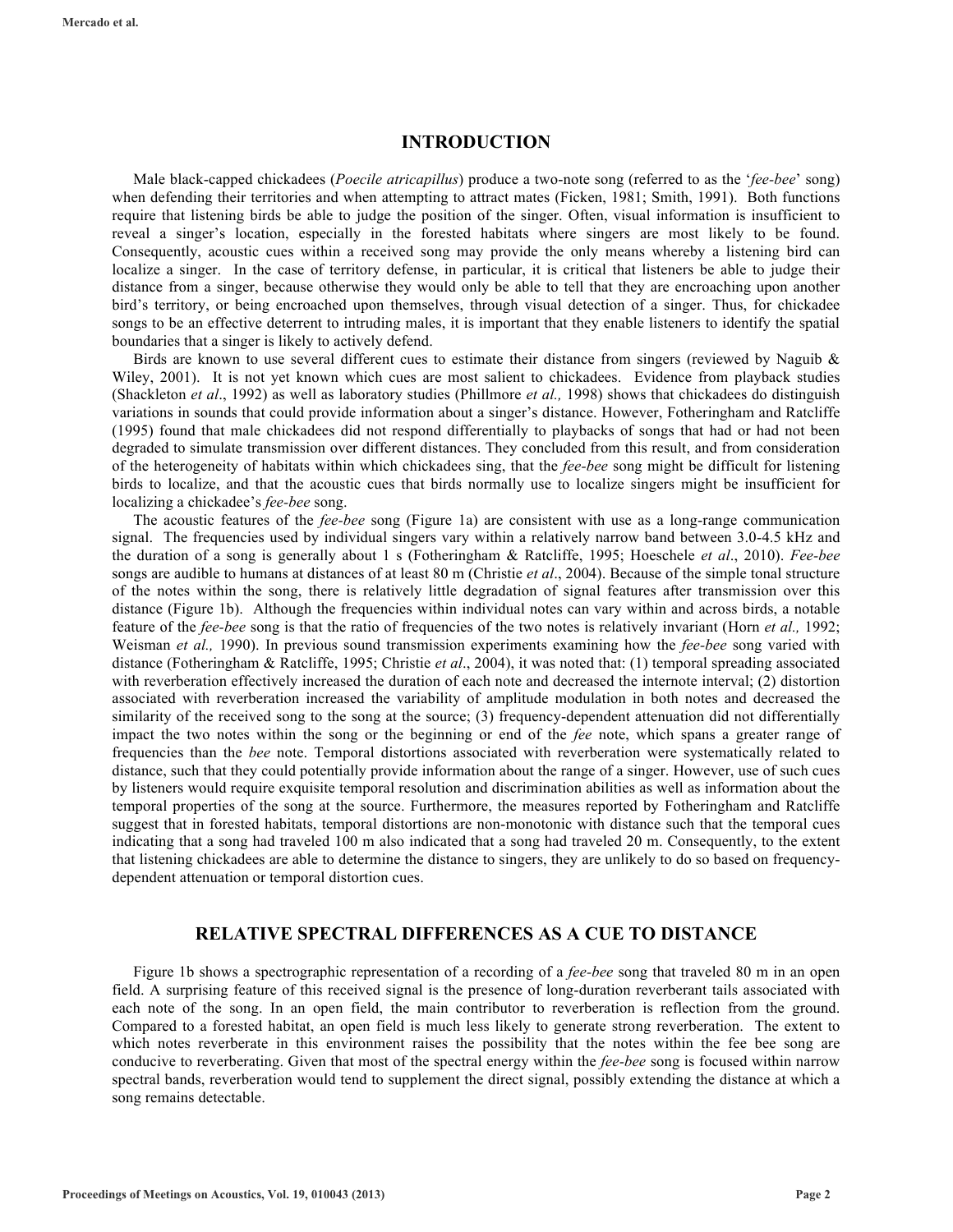

**FIGURE 1.** A *fee-bee* song produced by a black-capped chickadee recorded (a) at the source, and (b) from a distance of 80 m in an open field. Note that many of the detailed spectrotemporal features of the original signal are still evident at 80 m and that the duration of reverberant tails for each note is comparable to the duration of the entire song (FFT=2048, 98% overlap; Hanning window).

The reverberant tails evident at 80 m were also detectable at shorter distances. For all distances assessed (range 10 - 80 m), reverberant tails generated by the *fee* note extended throughout the duration of the *bee* note. Although such extended reverberation has not been explicitly noted in prior studies of chickadee songs, Fotheringham and Ratcliffe (1995) reported that reverberant tails from broadcast *fee* notes within songs extended at least 300 ms into the *bee* notes at distances of 50-80 m in forested habitats. It is important to note that the visibility of such reverberant tails in spectrographic representations of recorded songs is highly dependent on the parameter settings chosen (as well as ambient noise levels), and that use of default settings or settings chosen to display features of the source signal may render such tails invisible. Additionally, although the presence of reverberation is aurally detectable in recordings, the extended reverberant tail of the *fee* note is not aurally salient after the *bee* note begins. Finally, the low ambient noise levels present in a man-made open field may be especially conducive to the detection of broadcast-generated reverberation in spectrograms when parameters are selected to enhance the visibility of lower-level signals.

The protracted reverberant tails from the initial *fee* note effectively transform tonal *bee* notes into a nonharmonic, two-tone signal at the receiver; this is clearly evident in spectral analyses of the *bee* note received at a distance of 80 m (Figure 2a). Inspection of spectral peaks of *bee* notes revealed that as distance from the source decreased, the difference between the spectral energy contributed by each of the two tones increased (Figure 2, b-d). Assuming that singing chickadees produce *fee-bee* songs at relatively consistent source levels, the difference between the spectral peaks of the reverberant *fee* and the directly received *bee* note would provide an indication of the distance a song has travelled that is relatively independent of the song source level as well as the specific frequencies present within each note of the song. In other words, these spectral energy differences provide a relative cue to source distance that does not require comparisons with source features. For example, a *bee* note containing peaks at 3.8 and 4 kHz, produced at a source level of 80 dB, might produce a difference in spectral peaks of 35 dB at 20 m. If the singer shifted to a lower band, such that the spectral peaks were now at 3.3 kHz and 3.5 kHz, and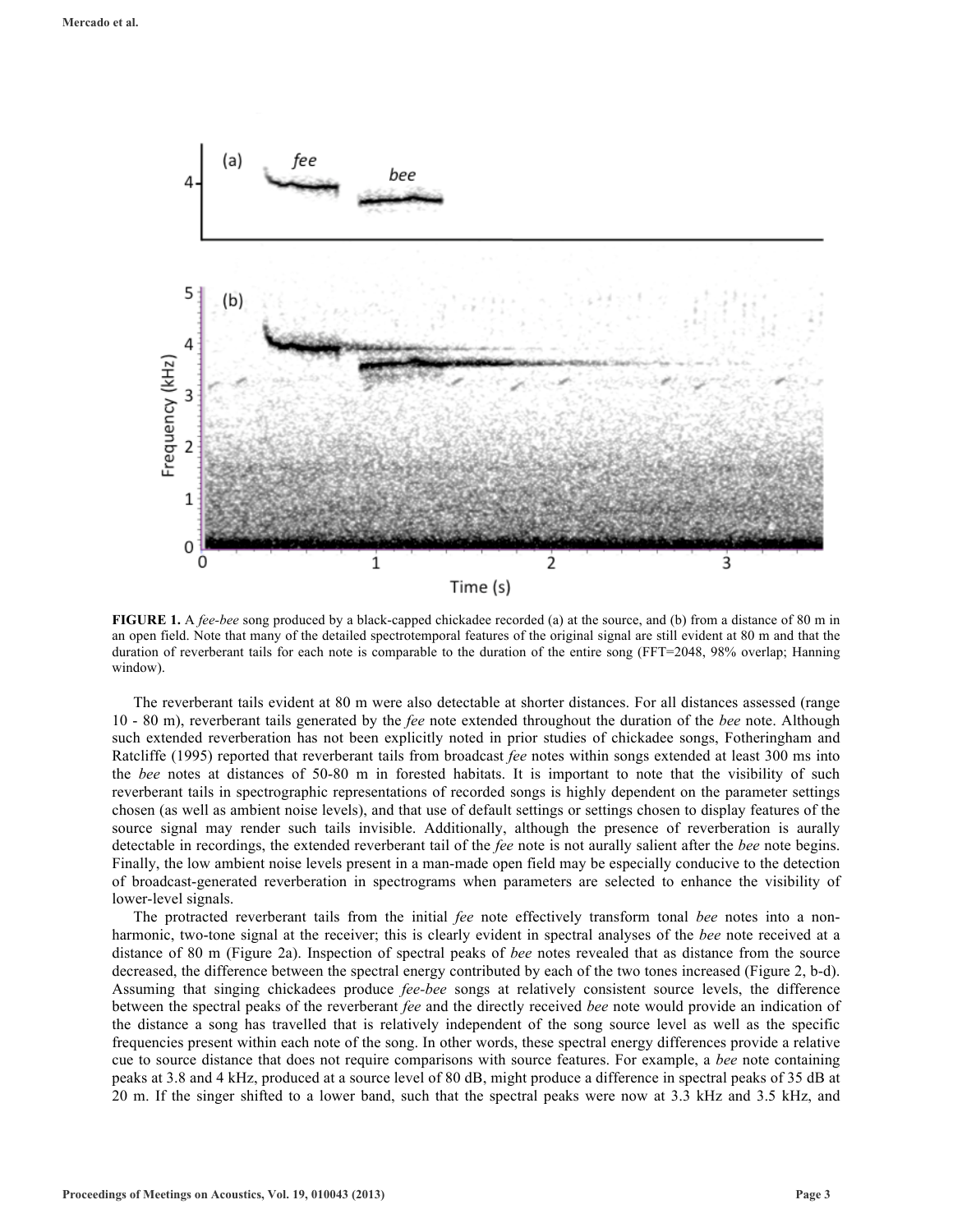increased his source level to 85 dB, the spectral difference corresponding to a range of 20 m would still be 35 dB. Recent analyses of amplitude features of *fee-bee* songs (Hoeschele *et al.,* 2010) suggest that singing chickadees produce notes in which the ratio of spectral energy across notes is relatively stable, as would be necessary for spectral energy differences to provide reliable cues to distance.



#### Frequency (kHz)

**FIGURE 2.** Spectra from segments of a *bee* note recorded at various distances. (a) A *bee* note received from a distance of 80 m shows a peak at 3.6 kHz corresponding to the directly received *bee* note, as well as a peak at 3.9 kHz (*fee<sub>R</sub>*) generated by the reverberant tail from the preceding *fee* note (b, c, and d) show this same *bee* note received at 60, 40, and 20 m respectively. At closer ranges, the difference between the energy in each peak (denoted by arrows) is greater. Thus, it is possible to estimate the distance a song has travelled based on the difference between the two peaks regardless of their absolute levels or the specific frequencies that generate the two peaks. (FFT=8000, 98% overlap; Hanning window).

# **LOCATING SINGERS THROUGH REVERBERLOCATION**

The most exquisitely sensitive mechanism for spatial hearing currently known in animals is echolocation. Animals that echolocate (e.g., bats and dolphins) typically extract information from a discrete stream of echoes generated by the sonar signals that they produce. Echolocation is traditionally described as an active process in which an individual emits signals and then listens for echoes generated by those signals to garner information about environmental conditions, most notably the locations and identities of various objects of interest. There are some indications that animals can also engage in passive echolocation, however. For instance, experiments have shown that a bottlenose dolphin can identify targets using a second dolphin's echolocation signals (Xitco & Roitblat, 1996). Bats can silently shadow a second echolocating bat that is attempting to capture a target, and then steal the target before the echolocating bat reaches it (Chiu *et al.,* 2008). Passive echolocation appears to be comparable to active echolocation in all respects other than the source of the sonar signal.

Consider now the situation faced by a chickadee attempting to ascertain the position of other singing chickadees. Like echolocating animals, a listening chickadee is in need of spatial information that can potentially be obtained through the auditory modality. Singing chickadees are producing signals to impact the actions of other birds. The notes that singers produce will generate echoes, but singers are unlikely to receive or detect most of these echoes or to obtain useful information from any echoes received. In contrast, listening birds will hear the direct signal as well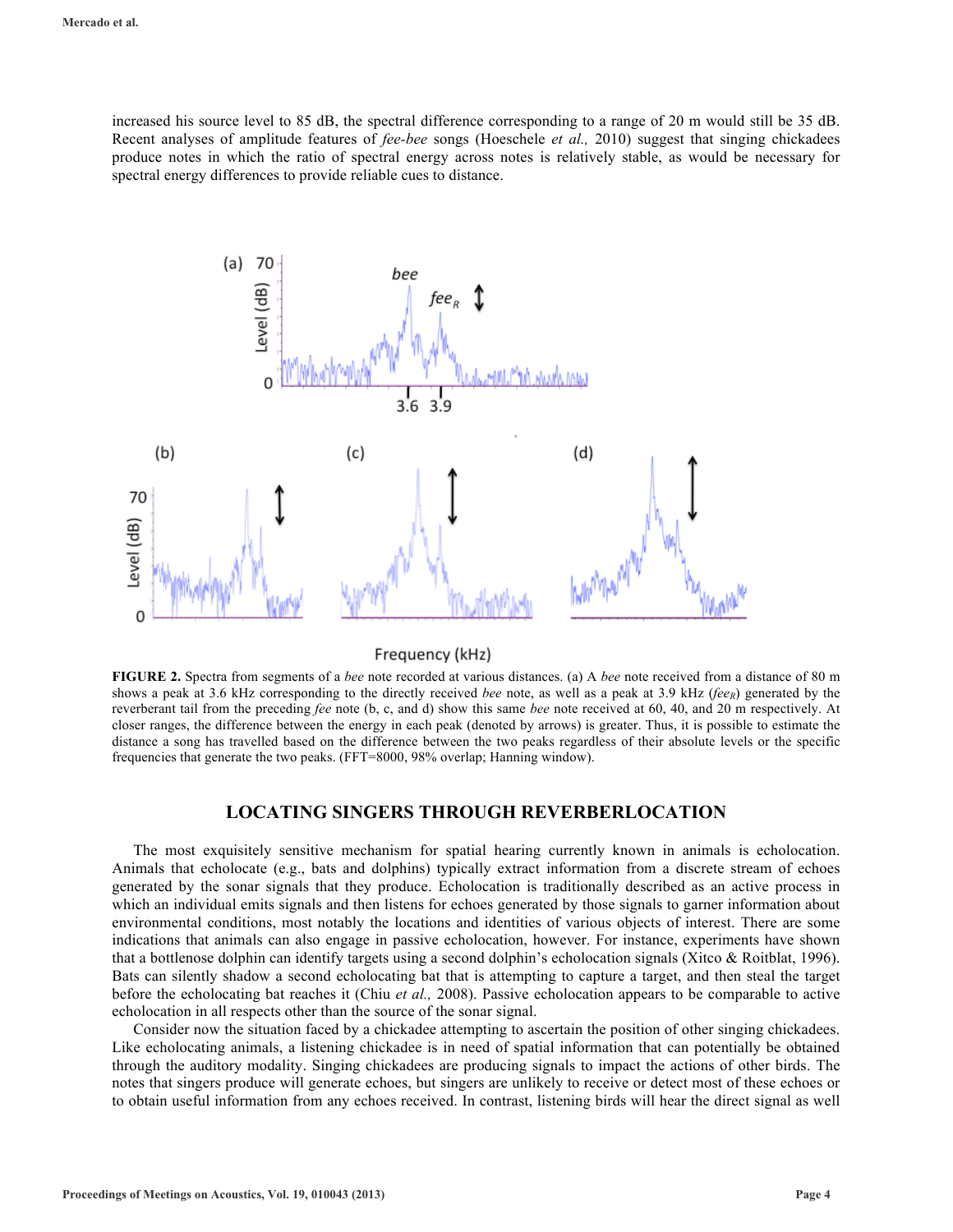as many resulting echoes (the consequent reverberation). Unlike passively echolocating bats and dolphins, listening birds are unlikely to discern much about the environment from the echoes they receive. Nevertheless, listeners can potentially benefit from processing both direct signals and the echoes generated by those signals. In particular, by comparing the properties of directly and indirectly received signals, a listening chickadee can potentially gain spatial information about targets of interest (in this case singing chickadees) that would not otherwise be available (Nelson & Stoddard, 1998). A listening chickadee that compares reverberant echoes with direct signals to estimate auditory distances could thus be viewed as engaging in a form of passive echolocation. The main differences between this mode of spatial hearing and the kinds of passive echolocation used by dolphins and bats are that in the case of listening chickadees the receiver would not be near the origin of the direct signal, and that the stream of echoes being received would be effectively continuous rather than separated by silent intervals. Neither of these factors precludes the possibility of passive echolocation. We refer to this hypothetical spatial hearing process as *reverberlocation* to distinguish it from more conventional forms of active and passive echolocation that have been experimentally demonstrated, as well as processes in which reverberation-generated distortions of signal features are used to assess auditory distance. A listener that is reverberlocating compares a stream of reverberant echoes to a direct signal in order to obtain information about the position of the vocalizer. In the current context, reverberlocation is speculated to be a possible ranging mechanism used by a territorial songbird, but in principle the process could be used by any species that vocalizes at relatively long ranges in reverberant environments.

Preliminary analyses from recordings like the ones illustrated in Figures 1 and 2 have shown that reverberlocation of singing chickadees is technologically feasible (unpublished data), at least in an open field with low ambient noise levels. At a minimum, measurement of such cues may potentially provide a way for researchers to (1) automatically estimate the distances of non-visible singing chickadees in real-time without needing an extended array of stationary sensors, or (2) map out the effective acoustic territorial boundaries of a singer. Given that the forested habitats frequented by chickadees are more reverberant than an open field (Fotheringham & Ratcliffe, 1995), one would expect that spectral difference cues would continue to be a useful in natural habitats, although this has yet to be established.

Assuming that reverberant tails comparable to the ones shown in Figure 1 are also present in natural contexts, an obvious question is whether listening chickadees are themselves capable of reverberlocating singers. In order to use the kinds of spectral differences identified above to range singers, a listening chickadee would need to be able to resolve the spectral bands associated with *fee* and *bee* notes, to discriminate differences in energy levels within those bands, and to assess disparities in the levels within the two bands. Intriguingly, the ratio between the frequencies within *fee* and *bee* notes (which, as noted above, is relatively invariant within and across singers) closely matches the electrophysiologically-estimated spacing between a chickadee's auditory filters (Henry & Lucas, 2010). In other words, the frequencies produced within *fee-bee* songs appear to be separated by the minimal amount necessary to activate two adjacent auditory filters. Researchers have previously hypothesized that the stable ratio of note frequencies used by singing chickadees functions primarily as a species identifier (Weisman & Ratcliffe, 2004). If chickadees are reverberlocating, however, then this suggests that the ratio may reflect constraints on listeners' abilities to compare spectral differences after songs have travelled relatively long distances. If frequencies within the *fee-bee* song were spaced farther apart, then frequency-dependent attenuation might confound interpretation of spectral level differences, because the higher frequency band will typically attenuate more rapidly with distance. If the frequencies within the song were closer together, then the energy from the two bands would likely be integrated by the chickadee's auditory system, making spectral level comparisons impossible. The currently available evidence thus appears to be consistent with the possibility that chickadees could reverberlocate, and seems to suggest that the structure of *fee-bee* songs may be specifically adapted for this purpose.

#### **CONCLUSION**

It is well established that black-capped chickadees use their songs to influence the spatial locations of listeners spread across a region of forest that extends beyond the range of reliable visible detection. How chickadees accomplish this remains unclear. Past sound transmission experiments led researchers to suggest that chickadee songs are not well suited for providing information about the location of a singer (Fotheringham & Ratcliffe, 1995). That conclusion was based on the assumption that listening chickadees would need to compare absolute features of a received song to known properties of the source song to identify components that had been distorted or lost during transmission. We suggest here that relative cues based on comparisons of spectral energy within directly and indirectly received notes can provide a robust indicator of source distance that does not require knowledge of source features or the detection of distortions. We speculate that the structure of chickadee songs may be adapted to